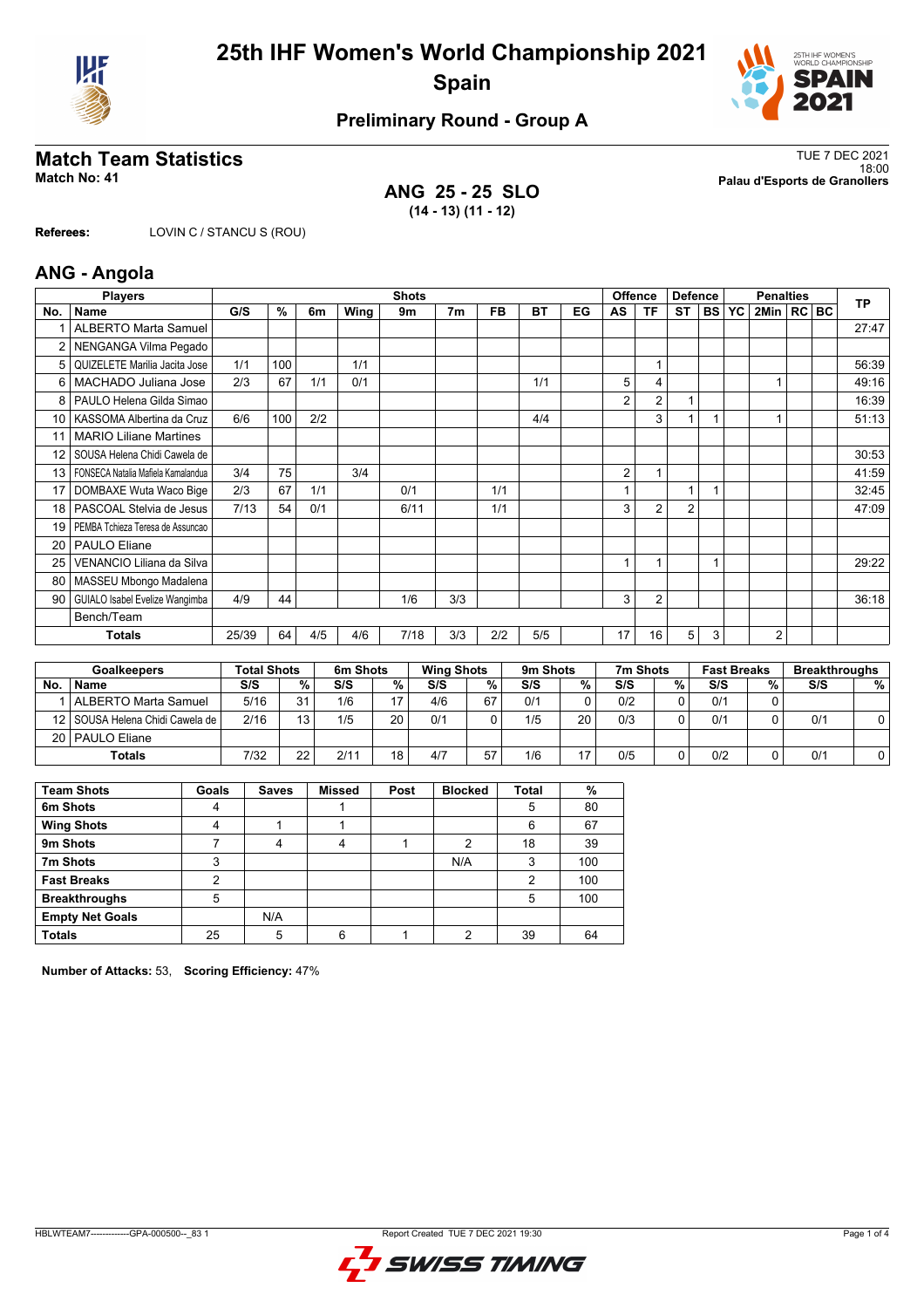

# **25th IHF Women's World Championship 2021 Spain**



## **Preliminary Round - Group A**

**ANG 25 - 25 SLO (14 - 13) (11 - 12)**

**Match Team Statistics** TUE 7 DEC 2021 18:00 **Match No: 41 Palau d'Esports de Granollers**

**Referees:** LOVIN C / STANCU S (ROU)

## **ANG - Angola**

| <b>Players</b> |                                   |                                     |                                  | <b>Shots Distribution</b>   |                           |               |
|----------------|-----------------------------------|-------------------------------------|----------------------------------|-----------------------------|---------------------------|---------------|
| Goals / Shots  |                                   |                                     |                                  |                             |                           |               |
| 1 ALBERTO M    | 2 NENGANGA V                      | 5 QUIZELETE M                       | 6 MACHADO J                      | 8 PAULO H                   | 10 KASSOMA A              | 11 MARIO L    |
|                |                                   | $\overline{11/1}$                   | $\overline{11/1}$                |                             | $\sqrt{1/1}$              |               |
|                |                                   |                                     |                                  |                             |                           |               |
|                | υи                                | нπ                                  |                                  | 1/1<br>u p                  | $\blacksquare$ 4/4<br>1/1 | u d           |
|                |                                   |                                     | 1-Missed                         |                             |                           |               |
| 12 SOUSA H     | 13 FONSECA N<br>$\overline{0/1}$  | 17 DOMBAXE W<br>$\sqrt{1/1}$<br>1/1 | 18 PASCOAL S<br>$\overline{1/1}$ | 19 PEMBA T<br>2/2           | 20 PAULO E                | 25 VENANCIO L |
|                |                                   |                                     | 0/1                              | 0/1<br>н н                  |                           |               |
|                | $\blacksquare$ $\blacksquare$ 2/2 | U U                                 | $1/1$ $\equiv$ 1/1               | $2/2$ $\blacksquare$<br>1/1 |                           | . .           |
|                |                                   |                                     | 3-Missed                         | 2-Blocked                   |                           |               |
|                |                                   |                                     |                                  |                             |                           |               |
| 80 MASSEU M    | 90 GUIALO I                       |                                     |                                  |                             |                           |               |
|                |                                   | 1/2                                 |                                  |                             |                           |               |
|                |                                   |                                     |                                  |                             |                           |               |
|                | 1/2<br>uи                         | 2/2                                 |                                  |                             |                           |               |

2-Missed 1-Post



# Saves / Shots

| 2/5  |     | 1/5 |
|------|-----|-----|
| 1/1  |     | 0/2 |
| 1/10 | 0/1 | 2/8 |

1 ALBERTO M  $\frac{1}{2}$  2/2 1/4

| 1/1              |     | 0/2              |
|------------------|-----|------------------|
| 0/2              | 0/1 | 1/4              |
| 12 SOUSA H       |     |                  |
| $\overline{0/3}$ |     | $\overline{0/1}$ |
|                  |     |                  |
| 1/8              |     | 1/4              |
| 20 PAULO E       |     |                  |
|                  |     |                  |
|                  |     |                  |

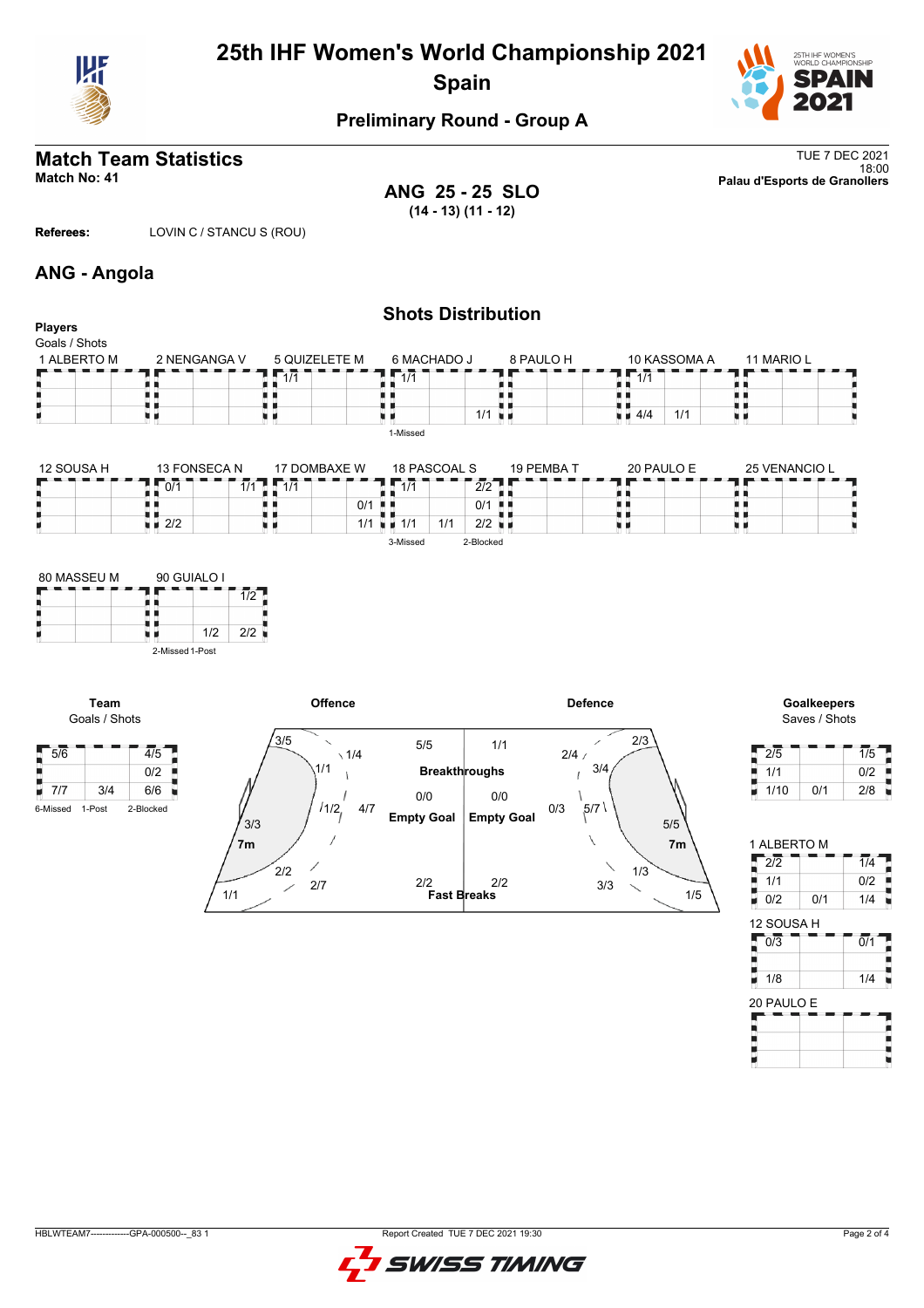



## **Preliminary Round - Group A**

**ANG 25 - 25 SLO (14 - 13) (11 - 12)**

**Match Team Statistics** TUE 7 DEC 2021 18:00 **Match No: 41 Palau d'Esports de Granollers**

**Referees:** LOVIN C / STANCU S (ROU)

### **SLO - Slovenia**

|     | <b>Players</b>              |       |      |      |      | <b>Shots</b> |                |           |           |    |                | <b>Offence</b> | <b>Defence</b> |           |           | <b>Penalties</b> |  | <b>TP</b> |
|-----|-----------------------------|-------|------|------|------|--------------|----------------|-----------|-----------|----|----------------|----------------|----------------|-----------|-----------|------------------|--|-----------|
| No. | Name                        | G/S   | $\%$ | 6m   | Wing | 9m           | 7 <sub>m</sub> | <b>FB</b> | <b>BT</b> | EG | AS             | <b>TF</b>      | <b>ST</b>      | <b>BS</b> | <b>YC</b> | 2Min   RC   BC   |  |           |
|     | <b>ZEC Branka</b>           |       |      |      |      |              |                |           |           |    |                |                |                |           |           |                  |  | 51:44     |
| 6   | <b>GROS Ana</b>             | 12/17 | 71   | 2/3  | 0/1  | 5/8          | 4/4            |           | 1/1       |    | 5              |                |                |           |           |                  |  | 34:01     |
| 7   | <b>OMOREGIE Elizabeth</b>   | 1/3   | 33   | 1/2  |      | 0/1          |                |           |           |    | 2              | $\overline{2}$ |                |           |           |                  |  | 36:27     |
| 9   | ZABJEK Nina                 |       |      |      |      |              |                |           |           |    |                |                |                |           |           |                  |  | 21:45     |
| 10  | STANKO Tjasa                | 2/4   | 50   | 1/2  |      | 0/1          | 1/1            |           |           |    | 6              | 5              |                |           |           |                  |  | 49:19     |
| 16  | <b>VOJNOVIC Maja</b>        |       |      |      |      |              |                |           |           |    |                |                |                |           |           |                  |  | 6:41      |
| 17  | LJEPOJA Natasa              | 2/3   | 67   | 2/3  |      |              |                |           |           |    | $\overline{2}$ |                | 3              |           |           |                  |  | 46:57     |
| 18  | <b>ZULIC Nina</b>           | 3/4   | 75   | 2/3  |      |              |                | 1/1       |           |    | 3              | 4              |                |           |           |                  |  | 31:11     |
| 20  | <b>VARAGIC Alja</b>         | 2/3   | 67   |      | 1/2  |              |                | 1/1       |           |    |                |                |                |           |           |                  |  | 35:30     |
| 21  | PANDZIC Amra                |       |      |      |      |              |                |           |           |    |                |                |                |           |           |                  |  | 0:05      |
| 28  | SVETIK Maja                 | 2/2   | 100  | 1/1  | 1/1  |              |                |           |           |    |                | 1              |                |           |           |                  |  | 37:11     |
| 35  | <b>HRVATIN Ema</b>          |       |      |      |      |              |                |           |           |    |                |                |                |           |           |                  |  |           |
| 41  | <b>BEGANOVIC Aneja</b>      |       |      |      |      |              |                |           |           |    |                |                |                |           |           |                  |  | 5:19      |
| 44  | MRMOLJA Dominika            |       |      |      |      |              |                |           |           |    |                |                |                |           |           |                  |  |           |
| 66  | <b>GOMILAR ZICKERO Tija</b> | 0/2   | 0    |      | 0/2  |              |                |           |           |    |                | 1              | 1              |           |           |                  |  | 37:37     |
| 96  | <b>KRAMAR Petra</b>         | 1/2   | 50   |      | 1/2  |              |                |           |           |    |                |                |                |           |           |                  |  | 26:13     |
|     | Bench/Team                  |       |      |      |      |              |                |           |           |    |                |                |                |           |           |                  |  |           |
|     | <b>Totals</b>               | 25/40 | 63   | 9/14 | 3/8  | 5/10         | 5/5            | 2/2       | 1/1       |    | 21             | 15             | 5              | 2         |           | $\overline{2}$   |  |           |

| <b>Goalkeepers</b> |                   | <b>Total Shots</b> |    | 6m Shots |   | <b>Wing Shots</b> |    | 9 <sub>m</sub> Shots |    | 7m Shots |          | <b>Fast Breaks</b> |   | <b>Breakthroughs</b> |   |
|--------------------|-------------------|--------------------|----|----------|---|-------------------|----|----------------------|----|----------|----------|--------------------|---|----------------------|---|
| No                 | <b>Name</b>       | S/S                | %. | S/S      | % | S/S               | %  | S/S                  | %  | S/S      | %        | S/S                | % | S/S                  | % |
|                    | ZEC Branka        | 5/26               | 19 | 0/4      |   | 1/3               | 33 | 4/10                 | 40 | 0/3      | $\Omega$ | 0/2                |   | 0/4                  |   |
| 16 I               | l VOJNOVIC Maia   | 0/4                |    |          |   | 0/2               |    | 0/1                  | 0  |          |          |                    |   | 0/1                  |   |
|                    | 21   PANDZIC Amra |                    |    |          |   |                   |    |                      |    |          |          |                    |   |                      |   |
|                    | <b>Totals</b>     | 5/30               | 17 | 0/4      |   | 1/5               | 20 | 4/11                 | 36 | 0/3      | 0        | 0/2                |   | 0/5                  |   |

| <b>Team Shots</b>      | Goals | <b>Saves</b> | <b>Missed</b>  | Post | <b>Blocked</b> | <b>Total</b> | %   |
|------------------------|-------|--------------|----------------|------|----------------|--------------|-----|
| 6m Shots               | 9     | 2            |                |      | 2              | 14           | 64  |
| <b>Wing Shots</b>      | 3     | 4            |                |      |                | 8            | 38  |
| 9m Shots               | 5     |              | $\overline{2}$ |      |                | 10           | 50  |
| 7m Shots               | 5     |              |                |      | N/A            | 5            | 100 |
| <b>Fast Breaks</b>     | າ     |              |                |      |                | 2            | 100 |
| <b>Breakthroughs</b>   |       |              |                |      |                |              | 100 |
| <b>Empty Net Goals</b> |       | N/A          |                |      |                |              |     |
| <b>Totals</b>          | 25    |              | っ              | ົ    | 3              | 40           | 63  |

**Number of Attacks:** 53, **Scoring Efficiency:** 47%